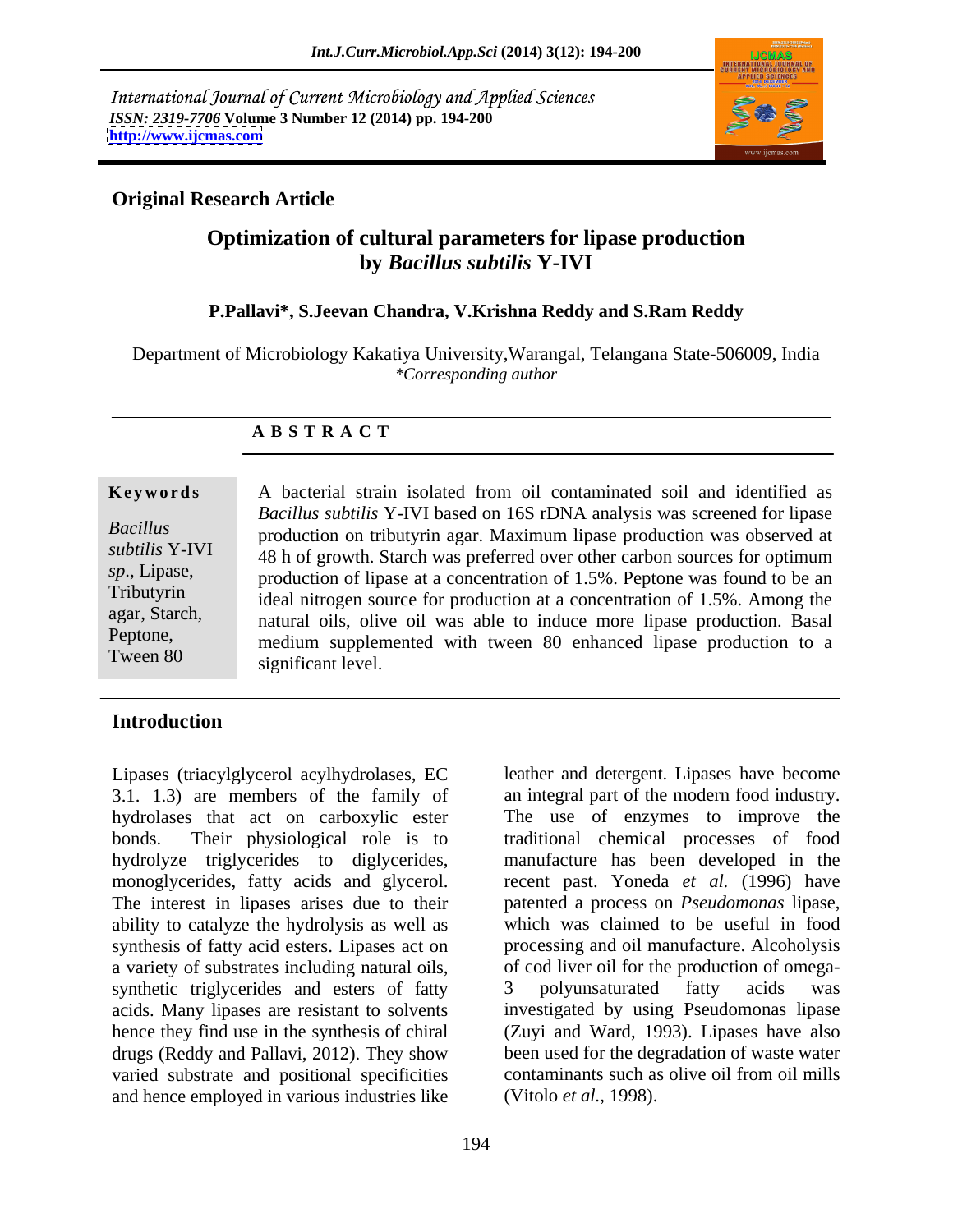Lipases are produced by a wide range of and Reddy, 1993). The reaction mixture microorganisms namely, bacteria, fungi, archaea and eukaryote, as well as by animals phosphate buffer (pH 8.0), 2 ml of triacetin and plants. Nevertheless, for commercial was incubated at 37<sup>o</sup>C for 3 hours. At the purposes microbial lipases are preferred (Reddy and Pallavi, 2012). Production of terminated by adding 10 ml of ethanol and lipases by an organism is influenced by the mixture was titrated against 0.05M several extrinsic and intrinsic factors. NaOH using phenolphthalein indicator. The During our investigations, a bacterial strain activity of enzyme was expressed in terms *Bacillus subtilis* Y-IVI isolated from oil of enzyme units. One unit of enzyme contaminated soil was found to be efficient activity was defined as the amount of lipase producer. In this regard, an effort was enzyme required to liberate 1µmol of made to optimize the cultural parameters for equivalent fatty acid (ml/min) under the maximum production of lipase. Results pertaining to the influence of different carbon and nitrogen sources, oils and **Statistical analysis** surfactants and their optimization for maximum production of lipase are presented The data obtained was subjected to relevant

# **Materials and Methods**

A large number of soil samples contaminated with different edible oils were collected aseptically and isolation of lipase producing bacteria was made by spread plate method using serial dilution on nutrient agar medium supplemented with 1% olive oil as substrate. Colonies showing carried out at the optimum pH  $\%$  and hydrolytic zones in the form of helos ground temperature  $30^{\circ}$ C by substituting the hydrolytic zones in the form of halos around temperature 30°C by substituting the the colonies were picked up and respective components present in the subcultured.

The primary screening of isolated bacterial strains was made by the method suggested

The lipase activity in the culture filterate was assayed by titrimetry (Venkateshwarlu

containing 2ml of enzyme, 5ml of citrate was incubated at  $37^{\circ}$ C for 3 hours. At the end of incubation period the reaction was the mixture was titrated against 0.05M standard assay conditions**.**

# **Statistical analysis**

in this paper. statistical analysis using Statistical Package for the Social Sciences (SPSS) 12.0 Software version.

### **Isolation Optimization of cultural parameters for lipase production**

The best formulated production medium was selected to determine the ideal parameters for the optimum production of lipase. The optimization of medium components was carried out at the optimum pH 7 and temperature  $30^{\circ}$ C by substituting  $\rm{^{\circ}C}$  by substituting the respective components present in the

### **Screening Service Carbon sources Carbon sources Carbon sources**

by Limpon *et al.* (2006). The lipolytic different carbon sources namely glucose, activity and lipolytic potential (R/r) of the sucrose, maltose, lactose. They were tested isolated strains was assessed using tributyrin individually by substituting the starch agar medium and spirit blue agar medium. present in the basal formulated production **Lipase assay** the maximum enzyme inducing carbon The effect of carbon sources on lipase production was investigated by using medium at the concentration 1.5g/l. Later, source was further optimized for concentrations (1%, 1.5% and 2%).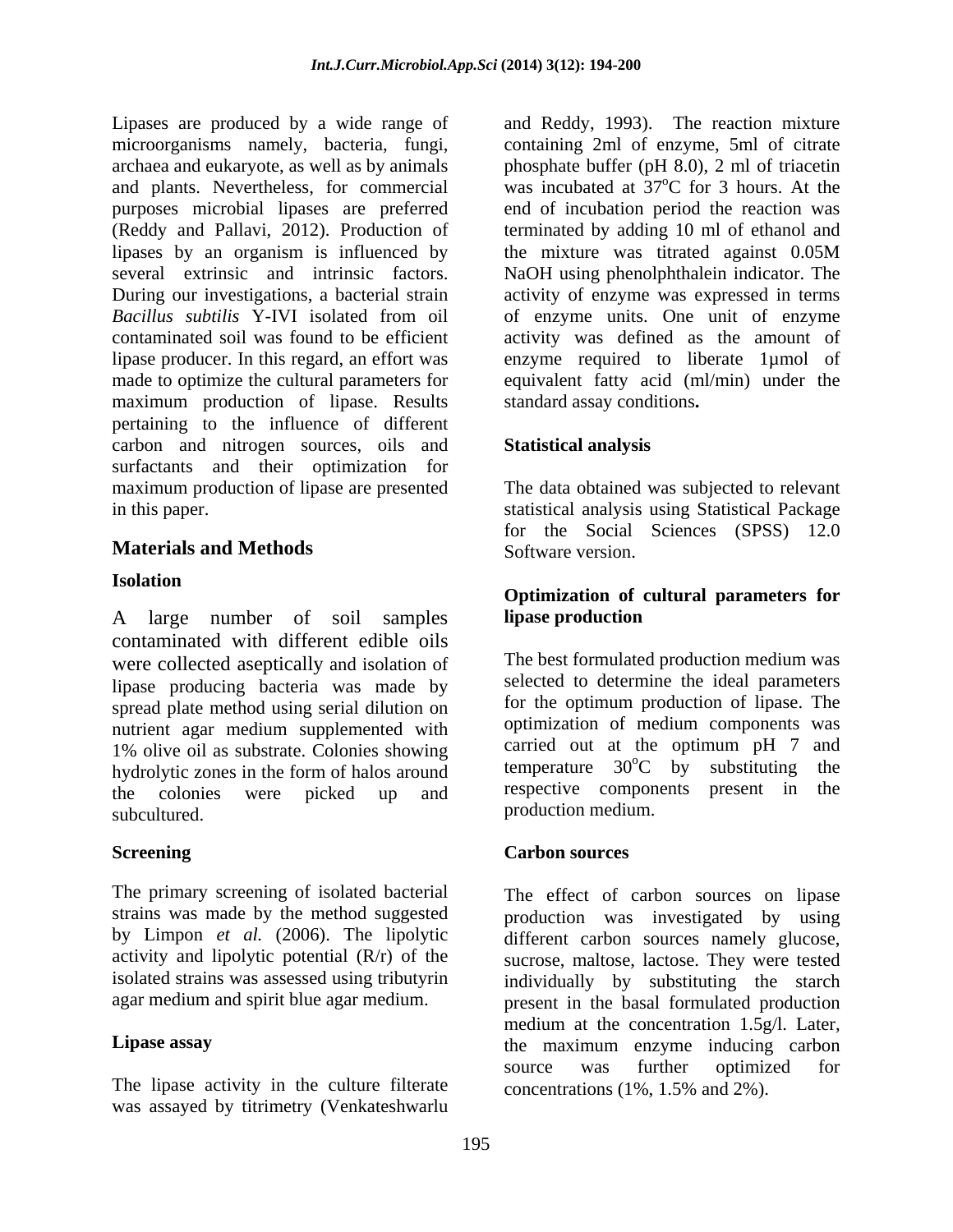To test the effect of nitrogen sources on Optimization of various parameters is one of lipase production different organic nitrogen the most important approaches used for sources viz., beef extract, yeast extract, achieving the over production of enzymes in proteose peptone, tryptone and two large quantities to meet industrial demands inorganic nitrogen sources namely (Tanyildizi *et al.,* 2005). A variety of ammonium sulphate and potassium nitrate factors such as pH, temperature, duration of were used. They were individually tested by incubation, carbon sources and nitrogen replacing the peptone present in the basal sources, oil sources acting as inducers, formulated production medium at the concentration of 1.0%. Later, the maximum the production of lipases. Apart from enzyme inducing nitrogen source was further optimized by varying its determinative factors will also have a concentrations (1%, 1.5% and 2%). significant influence on the production of

The lipase production was enhanced by incorporation of different lipid sources namely olive oil, coconut oil, groundnut oil, triacetin, tributyrin and surfactants (Tween 20, Tween 40, Triton  $-X$ ) in the optimized **Carbon sources** medium. They were tested individually at

Table 1 shows result of the bacterial growth  $p<0.0001$ ) by two-way ANOVA at 5% (OD at 540nm) and lipase production at regular time intervals of 24, 48 and 72 h on

## **Nitrogen sources Optimization of cultural conditions**

**Oil source and surfactants** effort to optimize the conditions for surfactants and agitation are known to affect individual factors, interactions of the enzyme (Rahman *et al.*, 2006). In an maximum production of enzyme, the effect of cultural conditions on lipase production by the test isolate was studied and the results are presented in Tables 2–7.

## **Carbon sources**

the fraction of 2% in the medium. Results pertaining to studies on the influence **Results and Discussion** Table 2. A critical analysis of Table 2 The native bacterial strain (LP5) under employed varied for the production of investigation was isolated from oil lipase. Among the different carbon sources contaminated soil and identified on basis of tested, maximum lipase production was 16S rDNA sequence as *Bacillus subtilis* Y-observed in presence of starch, and IVI (Accession number: KJ872591). minimum with maltose. The potential of **Production of lipase on ideal medium** the following order: starch > sucrose > Studies were conducted to determine the of different carbon sources on production of trends of growth and lipase production. lipase was found to be significant  $(p<0.001,$ of different carbon sources are presented in reveals that different carbon sources carbon sources on lipase production are in dextrose > lactose > maltose. The influence p<0.0001) by two-way ANOVA at 5% levels.

the ideal medium. It is evident from the Similar to present investigations, Immanuel table that lipase production began in late *et al.* (2008) reported that the medium logarithmic phase (after 24h) and reached containing starch was more favourable for maximum production after 48 h of lipase production than other carbon sources incubation. However, the enzyme by *Serratia rubidaea*. Studies of Nishio *et*  production decreased after 72 h.  $al. (1987)$  supported the earlier observations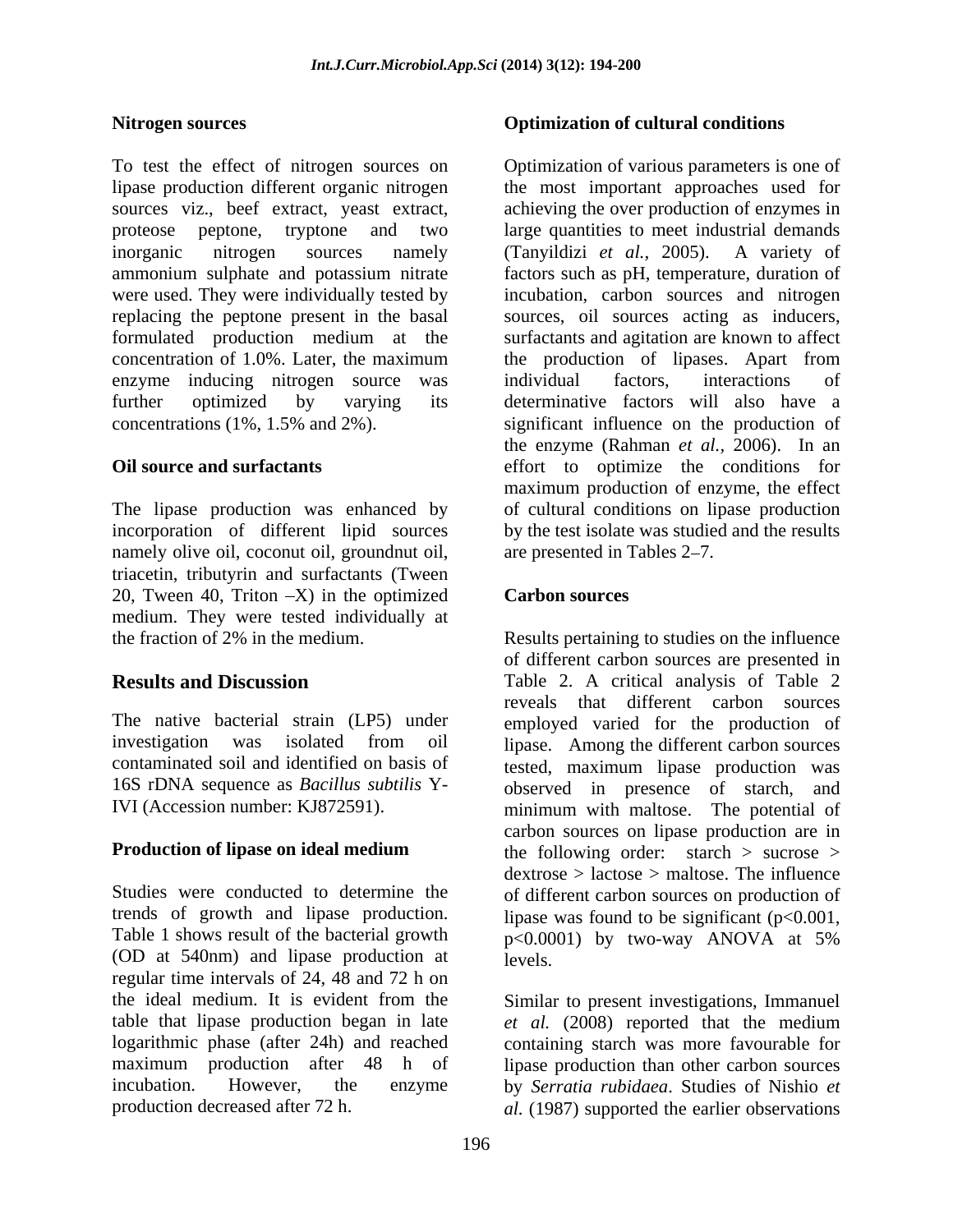of lipase production by *Pseudomonas fragi* 2239B. Enhancement of lipase production (p<0.0001) at 5% levels. Similar to present by *Bacillus circulans* with starch was investigations, Chander *et al.* (1980) reported by Sztajer and Malszewska (1988). reported that the optimal nitrogen source for Similarly Rahman *et al.* (2006) *Aspergillus wentii* extracellular lipase demonstrated that lipase production in *P.*  production was 5% peptone, followed by *aeruginosa* YS-7 was quite low when glucose and glycerol were employed as the

In view of the demonstrated fact that starch pertaining to the concentration of peptone on supports the high levels of lipase production, lipase production are presented in Table 5. It an attempt was made to optimize the starch is evident from the table that the present concentration in the medium for the isolate exhibited maximum lipase in 1.5% maximum production of lipase and the results are presented in Table 3. It is evident in peptone concentration there was a decline from the table that increases in the in the lipase production. The statistical concentration of starch till 1.5% had analysisby two-way ANOVA showed that increased the lipase production, however, on the peptone levels on growth and lipase further increase production decreased. The production by the selected isolate are maximum production was observed at 1.5% statistically significant (p<0.0001 and of starch concentration with the growth OD  $p<0.05$  respectively) at 5% levels. of 1.10. Similarly, Zhang and Guan (2009) reported

Many researchers studied the influence of various nitrogen sources on the production of lipases (Immanuel *et al.,* 2008). Nitrogen critical analysis of the results reveals that a significant amount of lipase production Table 6. It is evident from the table that LP5 (9.50 EU/ml) was observed in presence of Influence of nitrogen sources on lipase is evident that organic or complex nitrogen Fusarium globulosum. sources are preferred for the production of lipase. The statistical analysis by two-way Surfactants in the fermentation medium ANOVA showed that the influence of enhance the secretion of proteins by altering nitrogen sources on growth and lipase

production is statistically significant tryptone.

sole carbon sources. The concentration of nitrogen source also **Nitrogen sources Example 2.5%** and **n**  $\alpha$  maximum production of lipase at 2.5% yeast influences the lipase production. Results isolate exhibited maximum lipase in 1.5% peptone concentration and further increase statistically significant (p<0.0001 and p<0.05 respectively) at 5% levels. that *Enterobacter agglomerans* exhibited extract concentration.

# **Oil sources and surfactants**

requirement for optimal lipase production is Lipases are induced mostly in presence of species dependent. Results with regard to fats or oils in the culture medium. In the influence of nitrogen sources on lipase present investigations, four different oils production are presented in Table 4. A were tested for their influence lipase peptone. Ammonium sulphate was found to presence of olive oil with a growth OD of be a poor source for lipase production. 1.100. It is followed by coconut oil. production was in the order of peptone > be poor sources for lipase induction. Gulati tryptone > proteose peptone > beef extract > *et al.* (2005) reported that neem oil was the yeast extract >  $KNO_3$  >  $(NH_4)_2SO_4$ . Thus, it best suited oil for lipase production by production and the results are presented in Table 6. It is evident from the table that LP5 produced maximum lipase (9.50 Eu/ml) in Groundnut oil and castor oil were found to

*Fusarium globulosum*. Surfactants in the fermentation medium the cell membrane permeability. Therefore,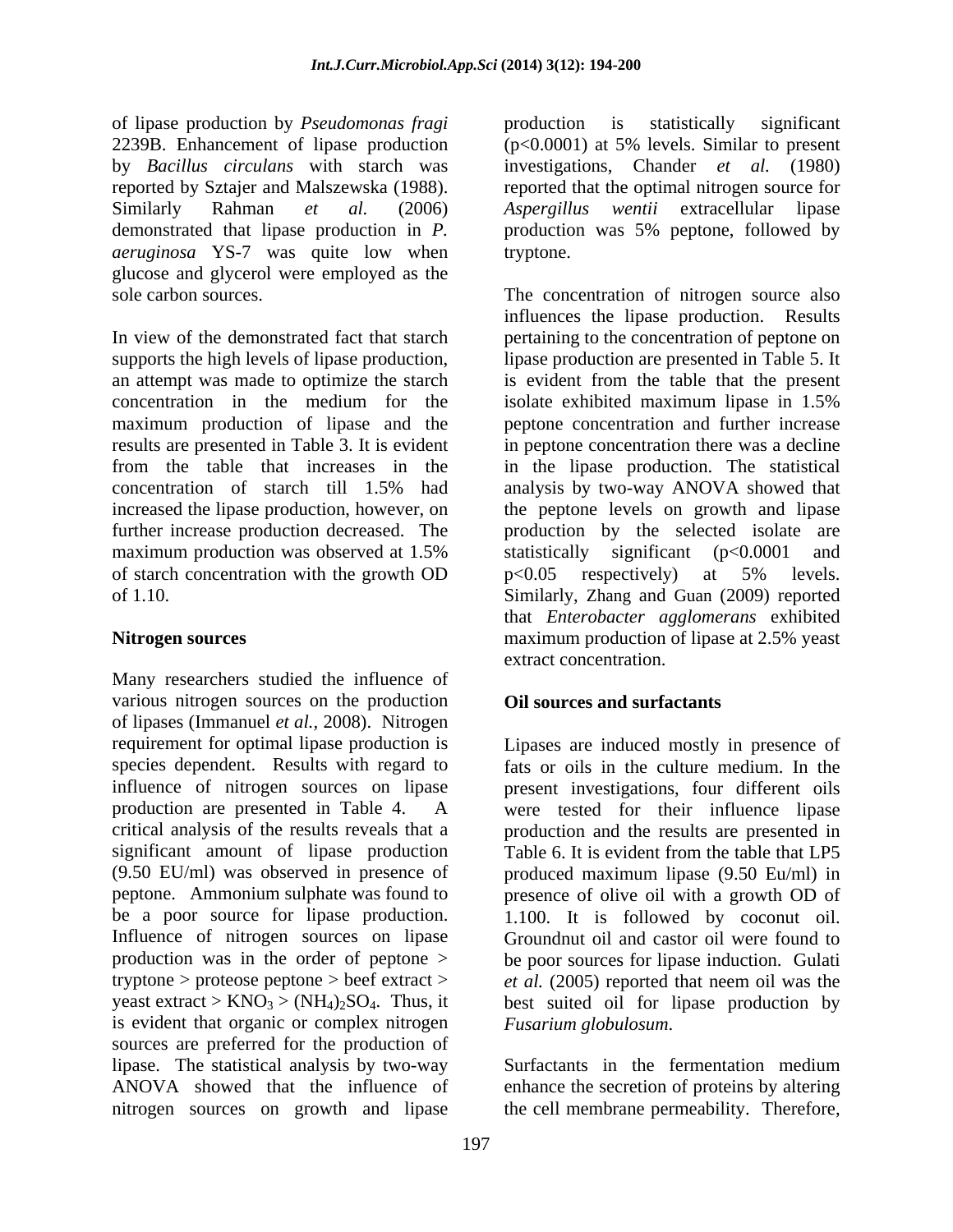Similarly, the studies conducted on lipase oil substrates, surfactants on lipase production by *P. aeruginosa* EF2 indicated the positive influence of Tween-80 (Gilbert

addition of surfactants is suggested for the *et al.* 1991). Tributyrin was the next enhanced production of lipase. The results preferred surfactant for lipase production. presented in Table 7 reveal that among the However, Triton-X inhibited the lipase five surfactants employed, Tween-80 was production. The statistical analysis by two found to enhance the production of lipase. way ANOVA showed that the influence of oil substrates, surfactants on lipase production is statistically significant (p<0.0001, p<0.05) at 5% levels.

| $\cdot$ Y-IVI on idea.<br>Table.1 Proc<br>Thase by B.<br>wuutu |  |  |
|----------------------------------------------------------------|--|--|
|                                                                |  |  |

|        | 24h   | <b>48h</b> |       | <b>72h</b> |       |
|--------|-------|------------|-------|------------|-------|
| Growth | EU/ml | Growth     | EU/ml | Growth     | Eu/ml |
| 0.375  | 5.50  | 0.603      | 9.0   | 0.712      | 0.75  |

**Table.2** Influence of different carbon sources on lipases production by *B. subtilis* Y-IVI

| With out carbon source<br>0.144 |                                             |
|---------------------------------|---------------------------------------------|
|                                 |                                             |
| 0.255<br>Lactose                | $\begin{array}{c} 0.10 \\ 0.50 \end{array}$ |
| 0.209<br>Maltose                | 0.25<br>.<br>0.2J                           |
| $1.100\,$<br>Starch             | $\sim$ $\sim$<br>ر.,                        |
| 0.274<br>Dextrose               | 1.25                                        |
| 0.206<br>Sucrose                | 1.75                                        |

\*All the mean values are statistically significant ( $p<0.0001$ ,  $p<0.05$ ) at 5% levels.

**Table.3** Optimization of starch levels for the maximum production of lipases by *B. subtilis* Y-IVI

| m<br>ətarcıl | Growth (O.D)                      | $\sim$<br>ец/ш                         |
|--------------|-----------------------------------|----------------------------------------|
|              | $\sim$ 0.0 $\sim$<br>2.290        | $\sim$ $\sim$ $\sim$<br>0.43           |
|              | 1.100                             |                                        |
|              | 0.220<br>$\overline{\phantom{a}}$ | $\sim$ $\sim$<br>$- \cdot \cdot \cdot$ |

\*All the mean values are statistically significant ( $p<0.0001$ ,  $p<0.05$ ) at 5% levels.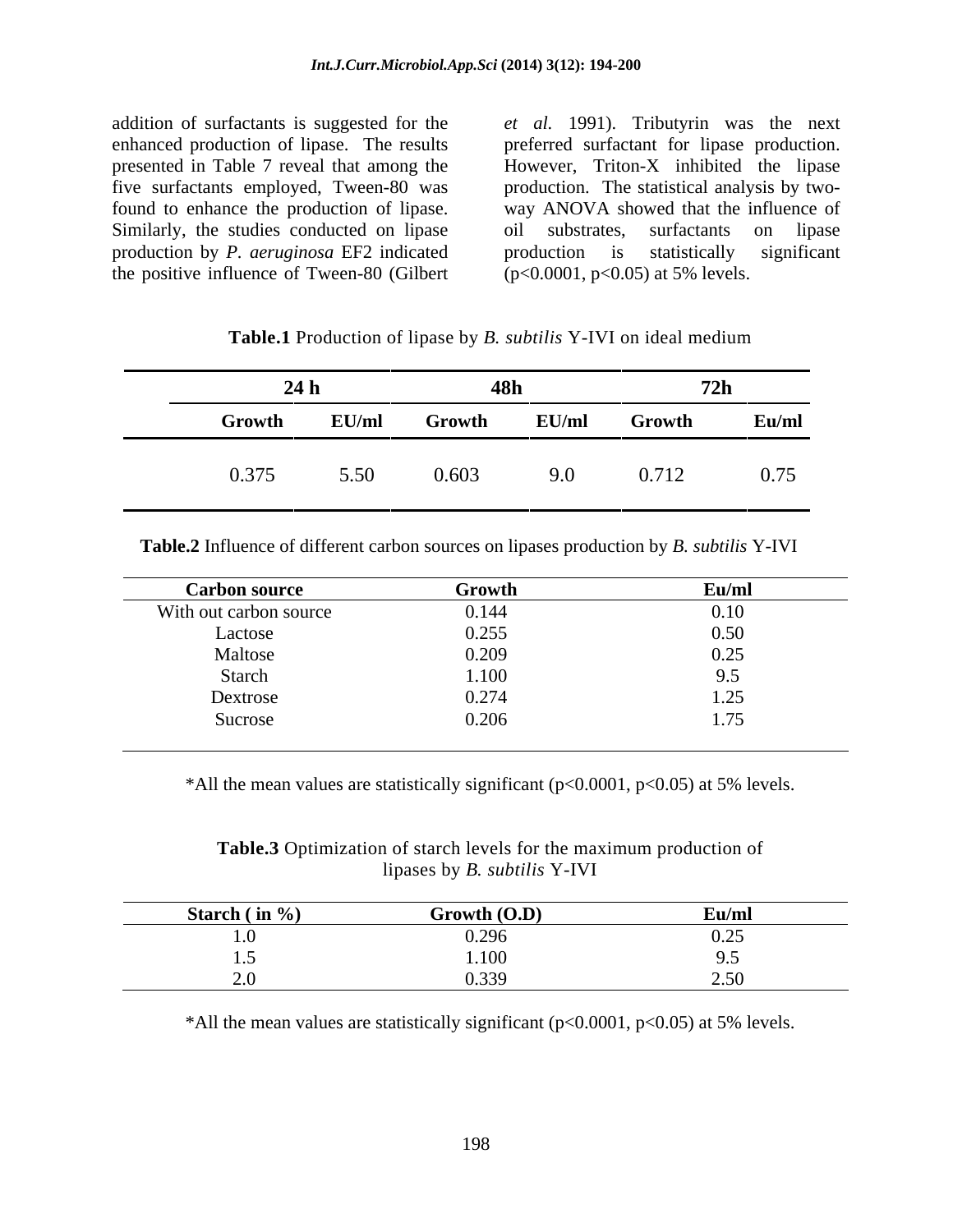| Nitrogen source  | Growth   | Eu/ml |
|------------------|----------|-------|
| Peptone          | 1.100    | 9.50  |
| Beef extract     | 0.292    | 0.75  |
| Yeast extract    | $0.52\,$ | 0.50  |
| Proteose peptone | 0.091    | 0.80  |
| Tryptone         | 0.804    | 1.25  |
| $(NH_4)_2SO_4$   | 0.018    | 0.25  |
| KNO <sub>3</sub> | 0.005    | 0.25  |
| Control          | 0.001    | 0.01  |

### **Table.4** Influence of different nitrogen sources on production of lipase by *B. subtilis* **Y-IVI**

\*All the mean values are statistically significant ( $p<0.0001$ ,  $p<0.05$ ) at 5% levels.

**Table.5** Optimization of peptone levels for the maximum production of lipase by<br>*B.subtilis* Y-IVI *B.subtilis* Y-IVI

| υτυιι         | ԾՐՕԽՆ                      | $\sim$<br>ечли |
|---------------|----------------------------|----------------|
| .             | .<br>U.VUI                 |                |
| $\cdot \cdot$ | 1.100                      |                |
|               | በ በ21<br>$\cdot\cdot\cdot$ |                |

\*All the mean values are statistically significant ( $p<0.0001$ ,  $p<0.05$ ) at 5% levels.

### **Table.6** Influence of different oil substrates on the production of lipase by *B. subtilis* Y-IVI

| Oil substrate         | Growth                  | $\mathbf{r}$<br>Eu/ml |
|-----------------------|-------------------------|-----------------------|
| Groundnut oil         | 0.332                   | ⊥ ∙ັ                  |
| $\sim$<br>Coconut oil | 0.200                   | 0.0                   |
| Castor oil            | 0.036                   |                       |
| Olive oil             | $\sqrt{100}$<br>1.1 V V |                       |

\*All the mean values are statistically significant (p<0.0001, p<0.05) at 5% levels.

**Table.7** Influence of different surfactants on the production of lipase by *B. subtilis* Y-IVI

| <b>Surfactants</b>    | Growth                                                 | Eu/ml       |
|-----------------------|--------------------------------------------------------|-------------|
|                       | 0.46                                                   | $\cdot$ v   |
| Tween20<br>Tween80    | 0.081                                                  |             |
| Tributyrin            |                                                        | ⊷           |
| Triton-x<br>Triacetin |                                                        | <b>TAIT</b> |
|                       | $\begin{array}{c} 0.011 \\ 0.106 \\ 0.027 \end{array}$ |             |

\*All the mean values are statistically significant ( $p<0.0001$ ,  $p<0.05$ ) at 5% levels.